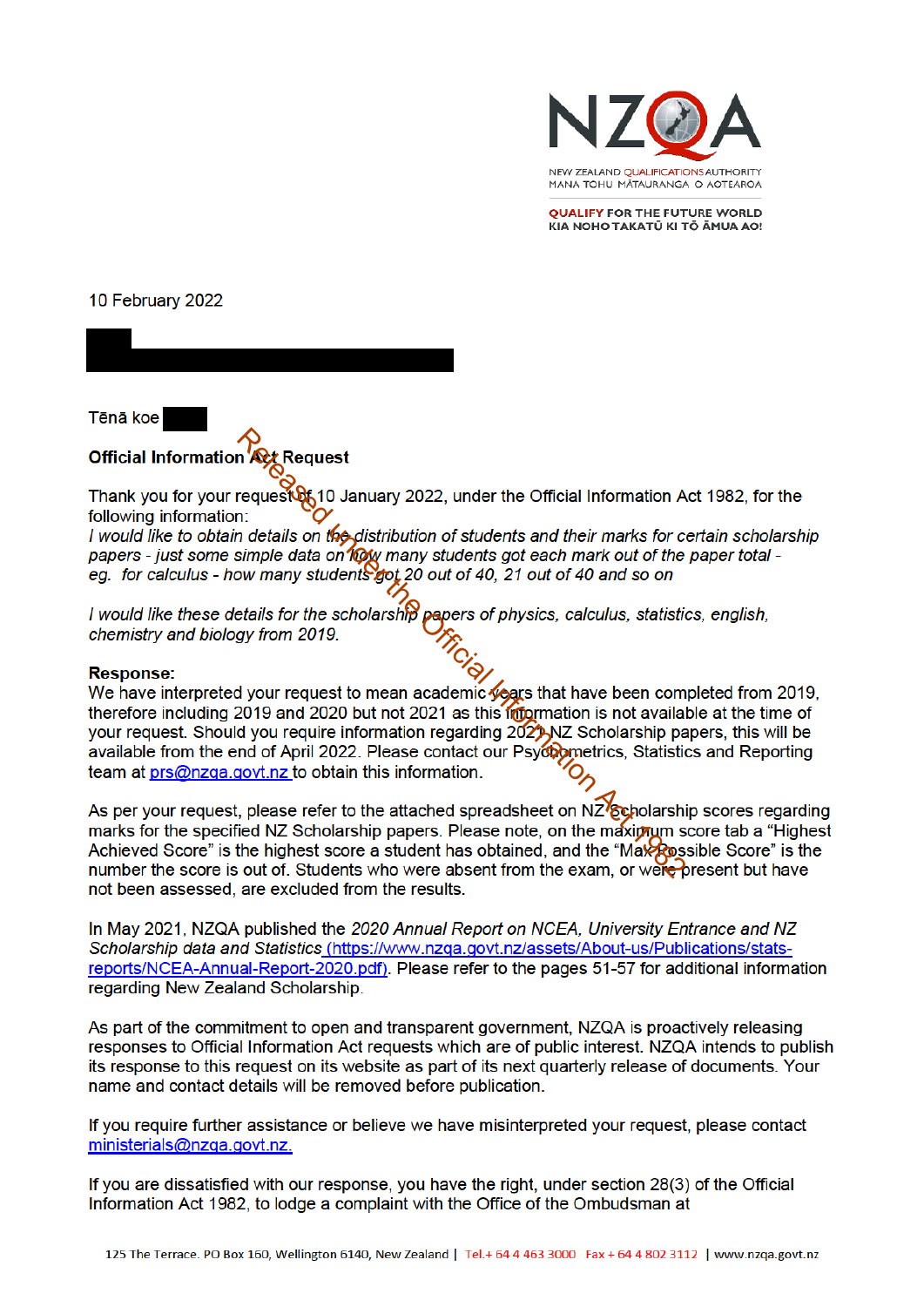www.ombudsman.parliament.nz. You can also telephone 0800 802 502 or write to the Ombudsman at PO Box 10152, Wellington, 6143.

Nāku nā

 $\leftarrow$ 

Dr Grant Klinkum Pouwhakahaere/Chief Executive

Released under the Official Information Act 1982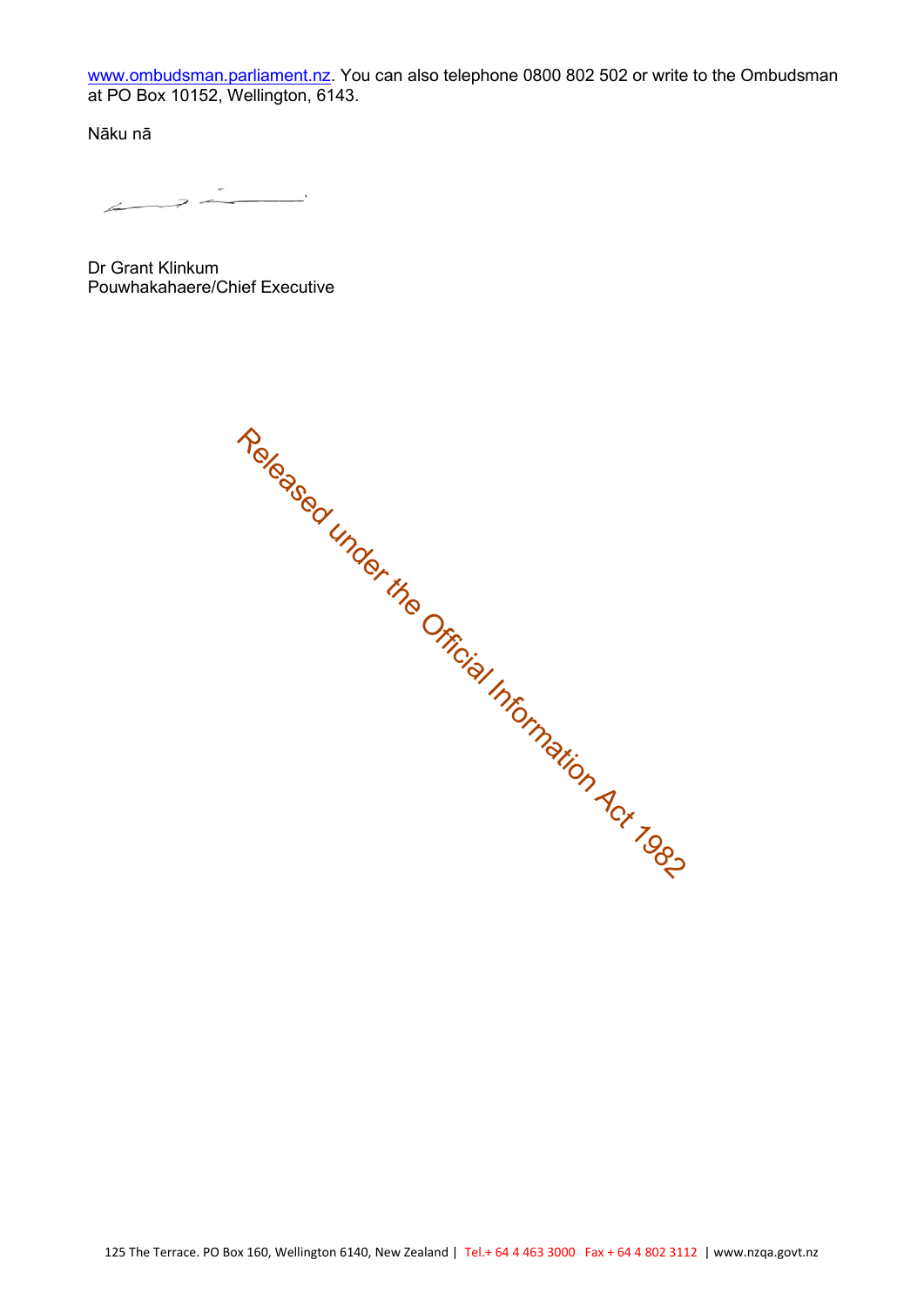| <b>Academic Year Session</b>                | <b>Standard</b>    |                | Score Students         |
|---------------------------------------------|--------------------|----------------|------------------------|
| 2019 SCHL - Biology                         | 93101              | 0              | 28                     |
| 2019 SCHL - Biology                         | 93101              | $\mathbf{1}$   | 34                     |
| 2019 SCHL - Biology                         | 93101              | $\overline{2}$ | 48                     |
| 2019 SCHL - Biology                         | 93101              | 3              | 51                     |
| 2019 SCHL - Biology                         | 93101              | 4              | 67                     |
| 2019 SCHL - Biology                         | 93101              | 5              | 66                     |
| 2019 SCHL - Biology                         | 93101              | 6              | 67                     |
| 2019 SCHL - Biology                         | 93101              | $\overline{7}$ | 85                     |
| 2019 SCHL - Biology                         | 93101              | 8              | 85                     |
| 2019 SCHL - Biology                         | 93101              | 9              | 83                     |
| 2019 SCHL - Biology                         | 93101              | 10             | 75                     |
| 2019 SCHL - Biology                         | 93101              | 11             | 33                     |
| 2019 SCHL - Biology                         | 93101              | 12             | 34                     |
| 2019 SCHL - Biology                         |                    |                |                        |
|                                             | 93101              | 13             | 73                     |
| 2019 SCHL Ajology                           | 93101              | 14<br>15       | 37<br>48               |
| 2019 SCHL - BOORY                           | 93101<br>93101     | 16             |                        |
| 2019 SCHL - Biology                         |                    |                | 50                     |
| 2019 SCHL - Biology $\overline{\mathsf{S}}$ | 93101              | 17             | 33                     |
| 2019 SCHL - Biology                         | 93101              | 18             | 17                     |
| 2019 SCHL - Biology                         | <b>93101</b>       | 19             | 10                     |
| 2019 SCHL - Biology                         | 98101              | 20             | 9                      |
| 2019 SCHL - Biology                         | 931 $\frac{3}{2}$  | 21             | 6                      |
| 2019 SCHL - Biology                         | 93101 <sup>6</sup> | 22             | $\overline{2}$         |
| 2019 SCHL - Biology                         | 93101              |                | 3                      |
| 2019 SCHL - Biology                         | 93101              |                | $\mathbf 1$            |
| 2019 SCHL - Calculus                        | 93202              | 0              |                        |
| 2019 SCHL - Calculus                        | 93202              | $\mathbf{1}$   |                        |
| 2019 SCHL - Calculus                        | 93202              | $\overline{2}$ |                        |
| 2019 SCHL - Calculus                        | 93202              | 3              |                        |
| 2019 SCHL - Calculus                        | 93202              | 4              |                        |
| 2019 SCHL - Calculus                        | 93202              | 5              |                        |
| 2019 SCHL - Calculus                        | 93202              | 6              |                        |
| 2019 SCHL - Calculus                        | 93202              | 7              |                        |
| 2019 SCHL - Calculus                        | 93202              | 8              |                        |
| 2019 SCHL - Calculus                        | 93202              | 9              | In Ash Dation Act Tool |
| 2019 SCHL - Calculus                        | 93202              | 10             | 60                     |
| 2019 SCHL - Calculus                        | 93202              | 11             | 59                     |
| 2019 SCHL - Calculus                        | 93202              | 12             | 57                     |
| 2019 SCHL - Calculus                        | 93202              | 13             | 51                     |
| 2019 SCHL - Calculus                        | 93202              | 14             | 44                     |
| 2019 SCHL - Calculus                        | 93202              | 15             | 46                     |
| 2019 SCHL - Calculus                        | 93202              | 16             | 43                     |
| 2019 SCHL - Calculus                        | 93202              | 17             | 26                     |
| 2019 SCHL - Calculus                        | 93202              | 18             | 21                     |
| 2019 SCHL - Calculus                        | 93202              | 19             | 27                     |
| 2019 SCHL - Calculus                        | 93202              | 20             | 18                     |
| 2019 SCHL - Calculus                        | 93202              | 21             | 36                     |
| 2019 SCHL - Calculus                        | 93202              | 22             | 54                     |
| 2019 SCHL - Calculus                        | 93202              | 23             | 35                     |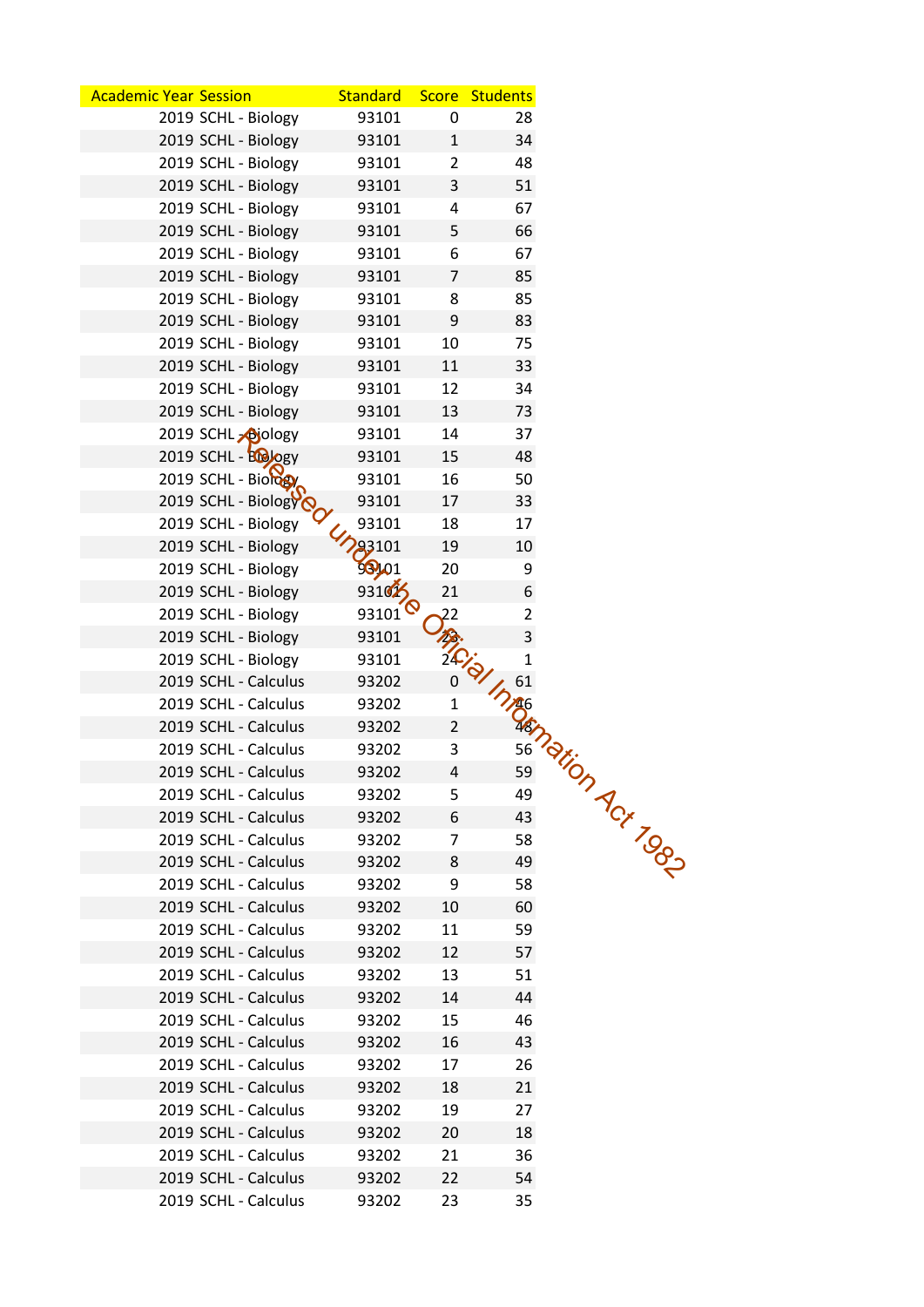| 2019 SCHL - Calculus                           | 93202              | 24             | 19                 |                          |  |
|------------------------------------------------|--------------------|----------------|--------------------|--------------------------|--|
| 2019 SCHL - Calculus                           | 93202              | 25             | 12                 |                          |  |
| 2019 SCHL - Calculus                           | 93202              | 26             | 19                 |                          |  |
| 2019 SCHL - Calculus                           | 93202              | 27             | 16                 |                          |  |
| 2019 SCHL - Calculus                           | 93202              | 28             | 11                 |                          |  |
| 2019 SCHL - Calculus                           | 93202              | 29             | 11                 |                          |  |
| 2019 SCHL - Calculus                           | 93202              | 30             | $\overline{7}$     |                          |  |
| 2019 SCHL - Calculus                           | 93202              | 31             | 12                 |                          |  |
| 2019 SCHL - Calculus                           | 93202              | 32             | 9                  |                          |  |
| 2019 SCHL - Calculus                           | 93202              | 33             | 9                  |                          |  |
| 2019 SCHL - Calculus                           | 93202              | 34             | $\overline{7}$     |                          |  |
| 2019 SCHL - Calculus                           | 93202              | 35             | 6                  |                          |  |
| 2019 SCHL - Calculus                           | 93202              | 36             | 4                  |                          |  |
| 2019 SCHL - Calculus                           | 93202              | 37             | 5                  |                          |  |
| 2019 SCHL - Calculus                           | 93202              |                | 4                  |                          |  |
| 2019 SCHL <b>Calculus</b>                      |                    | 38             |                    |                          |  |
| 2019 SCHL - <b>Quadity</b>                     | 93202<br>93202     | 39<br>40       | 4<br>$\mathbf{1}$  |                          |  |
| 2019 SCHL - Cherristry                         |                    |                |                    |                          |  |
|                                                | 93102<br>93102     | 0              | 30                 |                          |  |
| 2019 SCHL - Chemisto                           |                    | $\mathbf{1}$   | 55                 |                          |  |
| 2019 SCHL - Chemistry                          | 93102              | $\overline{2}$ | 56                 |                          |  |
| 2019 SCHL - Chemistry                          | 93102              | 3              | 61                 |                          |  |
| 2019 SCHL - Chemistry                          | 98902              | 4              | 73                 |                          |  |
| 2019 SCHL - Chemistry                          | 9310 $2$           | 5              | 75                 |                          |  |
| 2019 SCHL - Chemistry                          | 93102 <sup>6</sup> | 6              | 62                 |                          |  |
| 2019 SCHL - Chemistry                          | 93102              |                |                    | Aristol Magnetic Matrice |  |
| 2019 SCHL - Chemistry                          | 93102              |                |                    |                          |  |
| 2019 SCHL - Chemistry                          | 93102              |                |                    |                          |  |
| 2019 SCHL - Chemistry                          | 93102              |                |                    |                          |  |
| 2019 SCHL - Chemistry<br>2019 SCHL - Chemistry | 93102<br>93102     |                |                    |                          |  |
| 2019 SCHL - Chemistry                          |                    |                |                    |                          |  |
| 2019 SCHL - Chemistry                          | 93102              |                |                    |                          |  |
|                                                | 93102              |                |                    |                          |  |
| 2019 SCHL - Chemistry<br>2019 SCHL - Chemistry | 93102              |                |                    |                          |  |
|                                                | 93102<br>93102     |                |                    |                          |  |
| 2019 SCHL - Chemistry                          |                    |                |                    |                          |  |
| 2019 SCHL - Chemistry                          | 93102              | 19             | 42                 |                          |  |
| 2019 SCHL - Chemistry<br>2019 SCHL - Chemistry | 93102              |                |                    |                          |  |
|                                                | 93102              | 20             | 39                 |                          |  |
| 2019 SCHL - Chemistry                          | 93102              | 21             | 37                 |                          |  |
| 2019 SCHL - Chemistry                          | 93102              | 22             | 27                 |                          |  |
| 2019 SCHL - Chemistry                          | 93102              | 23             | 10                 |                          |  |
| 2019 SCHL - Chemistry                          | 93102              | 24             | 9                  |                          |  |
| 2019 SCHL - Chemistry                          | 93102              | 25             | 3                  |                          |  |
| 2019 SCHL - Chemistry                          | 93102              | 26             | 4                  |                          |  |
| 2019 SCHL - Chemistry                          | 93102              | 27             | 5                  |                          |  |
|                                                |                    | 28             | 6                  |                          |  |
| 2019 SCHL - Chemistry                          | 93102              |                |                    |                          |  |
| 2019 SCHL - Chemistry                          | 93102              | 29             | 7                  |                          |  |
| 2019 SCHL - Chemistry                          | 93102              | 30             | $\overline{2}$     |                          |  |
| 2019 SCHL - Chemistry<br>2019 SCHL - English   | 93102<br>93001     | 31<br>0        | $\mathbf{1}$<br>12 |                          |  |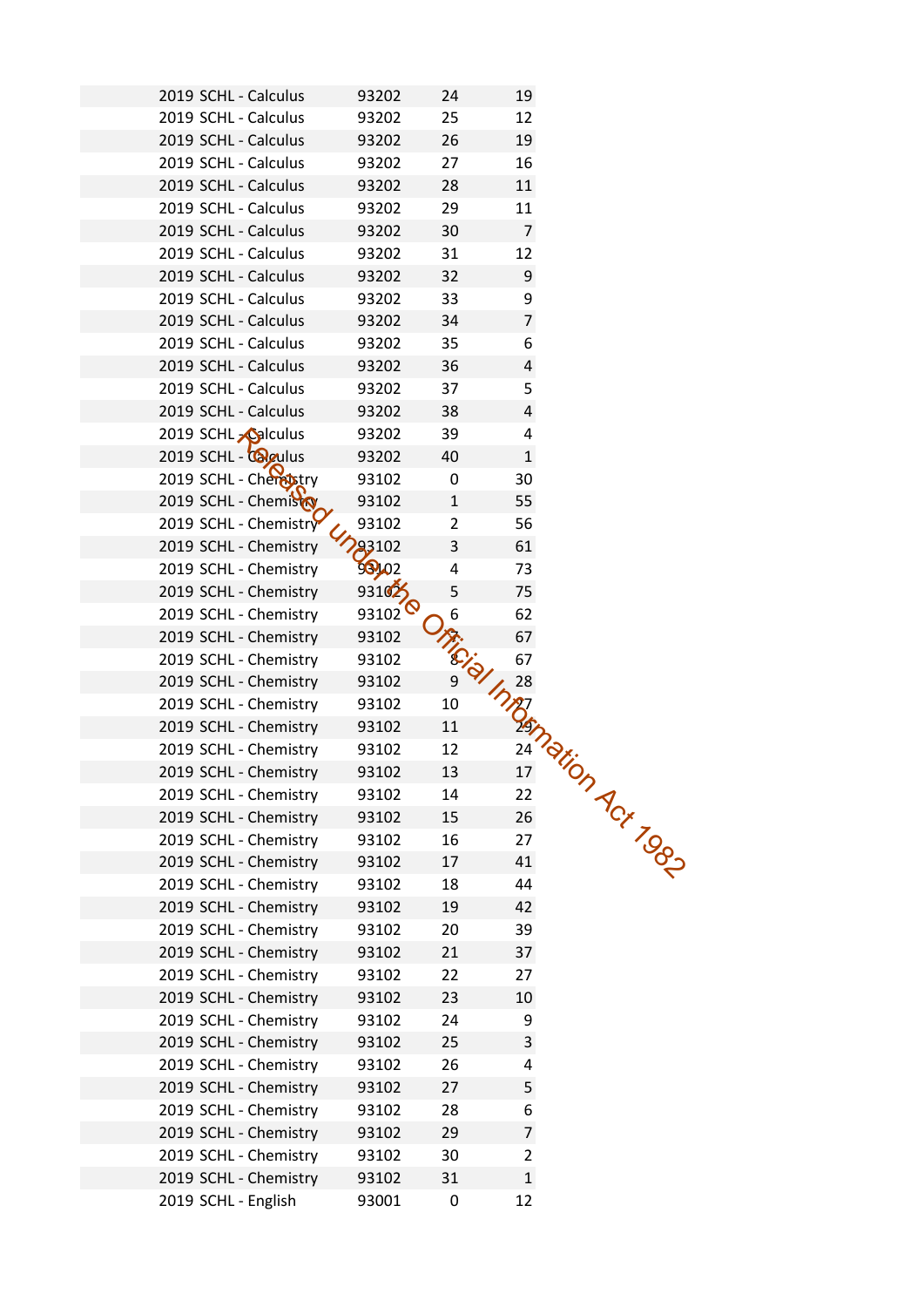| 2019 SCHL - English<br>93001<br>26<br>1<br>2019 SCHL - English<br>93001<br>19<br>$\overline{2}$<br>2019 SCHL - English<br>3<br>27<br>93001<br>2019 SCHL - English<br>45<br>93001<br>4<br>2019 SCHL - English<br>5<br>30<br>93001<br>2019 SCHL - English<br>44<br>93001<br>6<br>2019 SCHL - English<br>$\overline{7}$<br>56<br>93001<br>2019 SCHL - English<br>82<br>93001<br>8<br>2019 SCHL - English<br>93001<br>9<br>131<br>2019 SCHL - English<br>10<br>159<br>93001<br>2019 SCHL - English<br>93001<br>11<br>139<br>136<br>2019 SCHL - English<br>93001<br>12<br>2019 SCHL - English<br>13<br>100<br>93001<br>14<br>98<br>2019 SCHL - English<br>93001<br>2019 SCHL - English<br>15<br>65<br>93001<br>2019 SCHL <sub>2</sub> Apglish<br>93001<br>16<br>44<br>2019 SCHL - English<br>17<br>41<br>93001 |  |
|-----------------------------------------------------------------------------------------------------------------------------------------------------------------------------------------------------------------------------------------------------------------------------------------------------------------------------------------------------------------------------------------------------------------------------------------------------------------------------------------------------------------------------------------------------------------------------------------------------------------------------------------------------------------------------------------------------------------------------------------------------------------------------------------------------------|--|
|                                                                                                                                                                                                                                                                                                                                                                                                                                                                                                                                                                                                                                                                                                                                                                                                           |  |
|                                                                                                                                                                                                                                                                                                                                                                                                                                                                                                                                                                                                                                                                                                                                                                                                           |  |
|                                                                                                                                                                                                                                                                                                                                                                                                                                                                                                                                                                                                                                                                                                                                                                                                           |  |
|                                                                                                                                                                                                                                                                                                                                                                                                                                                                                                                                                                                                                                                                                                                                                                                                           |  |
|                                                                                                                                                                                                                                                                                                                                                                                                                                                                                                                                                                                                                                                                                                                                                                                                           |  |
|                                                                                                                                                                                                                                                                                                                                                                                                                                                                                                                                                                                                                                                                                                                                                                                                           |  |
|                                                                                                                                                                                                                                                                                                                                                                                                                                                                                                                                                                                                                                                                                                                                                                                                           |  |
|                                                                                                                                                                                                                                                                                                                                                                                                                                                                                                                                                                                                                                                                                                                                                                                                           |  |
|                                                                                                                                                                                                                                                                                                                                                                                                                                                                                                                                                                                                                                                                                                                                                                                                           |  |
|                                                                                                                                                                                                                                                                                                                                                                                                                                                                                                                                                                                                                                                                                                                                                                                                           |  |
|                                                                                                                                                                                                                                                                                                                                                                                                                                                                                                                                                                                                                                                                                                                                                                                                           |  |
|                                                                                                                                                                                                                                                                                                                                                                                                                                                                                                                                                                                                                                                                                                                                                                                                           |  |
|                                                                                                                                                                                                                                                                                                                                                                                                                                                                                                                                                                                                                                                                                                                                                                                                           |  |
|                                                                                                                                                                                                                                                                                                                                                                                                                                                                                                                                                                                                                                                                                                                                                                                                           |  |
|                                                                                                                                                                                                                                                                                                                                                                                                                                                                                                                                                                                                                                                                                                                                                                                                           |  |
|                                                                                                                                                                                                                                                                                                                                                                                                                                                                                                                                                                                                                                                                                                                                                                                                           |  |
|                                                                                                                                                                                                                                                                                                                                                                                                                                                                                                                                                                                                                                                                                                                                                                                                           |  |
| 2019 SCHL - Englist<br>93001<br>18<br>32                                                                                                                                                                                                                                                                                                                                                                                                                                                                                                                                                                                                                                                                                                                                                                  |  |
| 2019 SCHL - Englisho<br>93001<br>19<br>30                                                                                                                                                                                                                                                                                                                                                                                                                                                                                                                                                                                                                                                                                                                                                                 |  |
| 93001<br>2019 SCHL - English<br>26<br>20                                                                                                                                                                                                                                                                                                                                                                                                                                                                                                                                                                                                                                                                                                                                                                  |  |
| 293001<br>21<br>22<br>2019 SCHL - English                                                                                                                                                                                                                                                                                                                                                                                                                                                                                                                                                                                                                                                                                                                                                                 |  |
| 98001<br>13<br>2019 SCHL - English<br>22                                                                                                                                                                                                                                                                                                                                                                                                                                                                                                                                                                                                                                                                                                                                                                  |  |
| 930025<br>23<br>2019 SCHL - English<br>13                                                                                                                                                                                                                                                                                                                                                                                                                                                                                                                                                                                                                                                                                                                                                                 |  |
| 93001 <sup>Q</sup><br>2019 SCHL - English<br>$\overline{24}$<br>$\mathbf{1}$                                                                                                                                                                                                                                                                                                                                                                                                                                                                                                                                                                                                                                                                                                                              |  |
| 2019 SCHL - Physics<br>93103                                                                                                                                                                                                                                                                                                                                                                                                                                                                                                                                                                                                                                                                                                                                                                              |  |
| JA (CI) INTERNATION ACT TOOS<br>2019 SCHL - Physics<br>93103                                                                                                                                                                                                                                                                                                                                                                                                                                                                                                                                                                                                                                                                                                                                              |  |
| 2019 SCHL - Physics<br>93103                                                                                                                                                                                                                                                                                                                                                                                                                                                                                                                                                                                                                                                                                                                                                                              |  |
| 2019 SCHL - Physics<br>93103                                                                                                                                                                                                                                                                                                                                                                                                                                                                                                                                                                                                                                                                                                                                                                              |  |
| 2019 SCHL - Physics<br>93103                                                                                                                                                                                                                                                                                                                                                                                                                                                                                                                                                                                                                                                                                                                                                                              |  |
| 2019 SCHL - Physics<br>93103                                                                                                                                                                                                                                                                                                                                                                                                                                                                                                                                                                                                                                                                                                                                                                              |  |
| 2019 SCHL - Physics<br>93103                                                                                                                                                                                                                                                                                                                                                                                                                                                                                                                                                                                                                                                                                                                                                                              |  |
| 2019 SCHL - Physics<br>93103                                                                                                                                                                                                                                                                                                                                                                                                                                                                                                                                                                                                                                                                                                                                                                              |  |
| 2019 SCHL - Physics<br>93103                                                                                                                                                                                                                                                                                                                                                                                                                                                                                                                                                                                                                                                                                                                                                                              |  |
| 2019 SCHL - Physics<br>93103                                                                                                                                                                                                                                                                                                                                                                                                                                                                                                                                                                                                                                                                                                                                                                              |  |
| 2019 SCHL - Physics<br>93103                                                                                                                                                                                                                                                                                                                                                                                                                                                                                                                                                                                                                                                                                                                                                                              |  |
| 2019 SCHL - Physics<br>93103                                                                                                                                                                                                                                                                                                                                                                                                                                                                                                                                                                                                                                                                                                                                                                              |  |
| 2019 SCHL - Physics<br>41<br>93103<br>12                                                                                                                                                                                                                                                                                                                                                                                                                                                                                                                                                                                                                                                                                                                                                                  |  |
| 53<br>2019 SCHL - Physics<br>13<br>93103                                                                                                                                                                                                                                                                                                                                                                                                                                                                                                                                                                                                                                                                                                                                                                  |  |
|                                                                                                                                                                                                                                                                                                                                                                                                                                                                                                                                                                                                                                                                                                                                                                                                           |  |
| 14<br>2019 SCHL - Physics<br>93103<br>50                                                                                                                                                                                                                                                                                                                                                                                                                                                                                                                                                                                                                                                                                                                                                                  |  |
| 15<br>50<br>2019 SCHL - Physics<br>93103                                                                                                                                                                                                                                                                                                                                                                                                                                                                                                                                                                                                                                                                                                                                                                  |  |
| 2019 SCHL - Physics<br>16<br>48<br>93103                                                                                                                                                                                                                                                                                                                                                                                                                                                                                                                                                                                                                                                                                                                                                                  |  |
| 2019 SCHL - Physics<br>17<br>53<br>93103                                                                                                                                                                                                                                                                                                                                                                                                                                                                                                                                                                                                                                                                                                                                                                  |  |
| 2019 SCHL - Physics<br>18<br>32<br>93103                                                                                                                                                                                                                                                                                                                                                                                                                                                                                                                                                                                                                                                                                                                                                                  |  |
| 2019 SCHL - Physics<br>19<br>35<br>93103                                                                                                                                                                                                                                                                                                                                                                                                                                                                                                                                                                                                                                                                                                                                                                  |  |
| 2019 SCHL - Physics<br>47<br>93103<br>20                                                                                                                                                                                                                                                                                                                                                                                                                                                                                                                                                                                                                                                                                                                                                                  |  |
| 2019 SCHL - Physics<br>93103<br>21<br>33                                                                                                                                                                                                                                                                                                                                                                                                                                                                                                                                                                                                                                                                                                                                                                  |  |
| 34<br>2019 SCHL - Physics<br>93103<br>22                                                                                                                                                                                                                                                                                                                                                                                                                                                                                                                                                                                                                                                                                                                                                                  |  |
| 2019 SCHL - Physics<br>23<br>25<br>93103                                                                                                                                                                                                                                                                                                                                                                                                                                                                                                                                                                                                                                                                                                                                                                  |  |
| 2019 SCHL - Physics<br>24<br>29<br>93103                                                                                                                                                                                                                                                                                                                                                                                                                                                                                                                                                                                                                                                                                                                                                                  |  |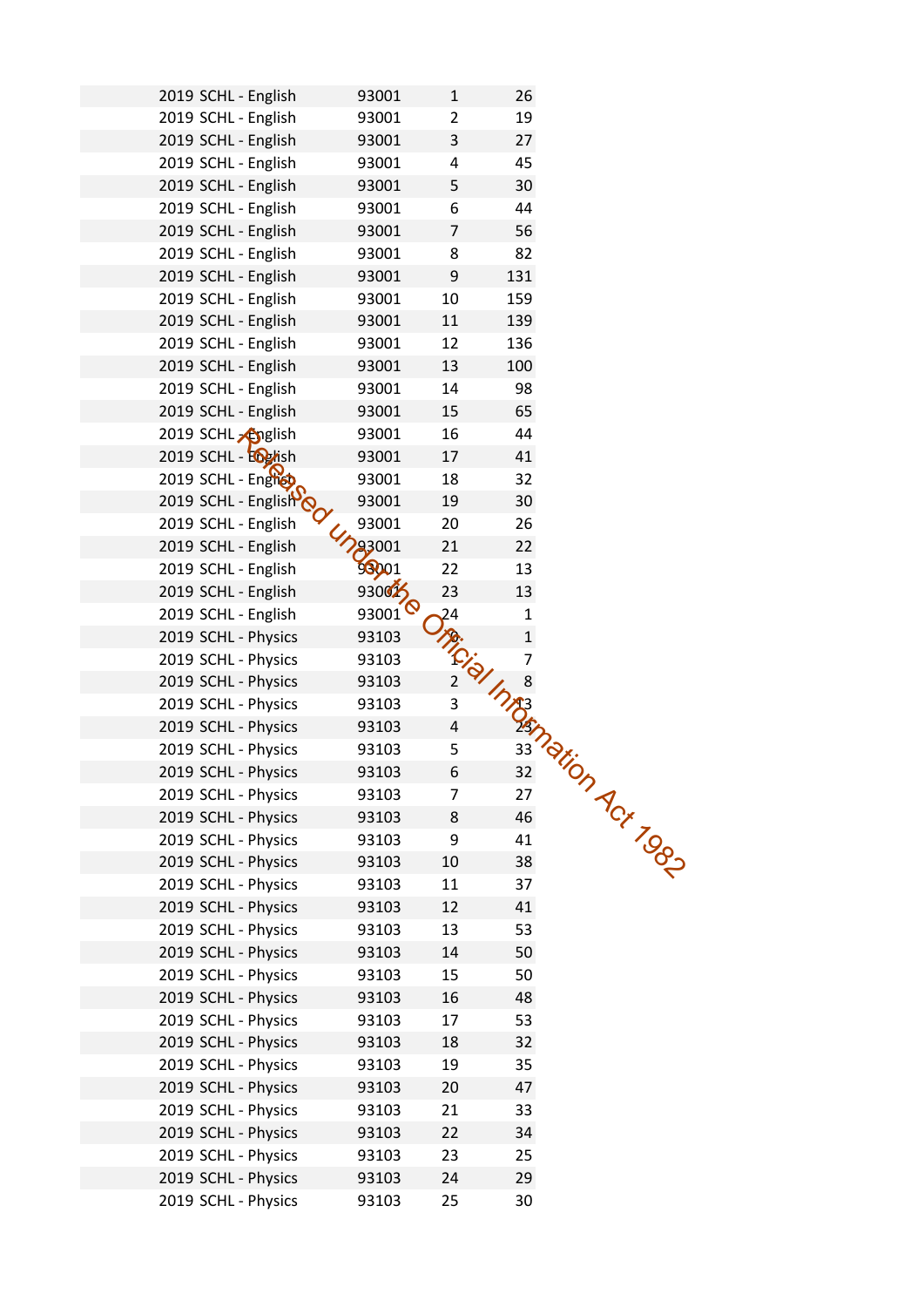| 2019 SCHL - Physics         | 93103              | 26             | 23             |                                               |  |
|-----------------------------|--------------------|----------------|----------------|-----------------------------------------------|--|
| 2019 SCHL - Physics         | 93103              | 27             | 19             |                                               |  |
| 2019 SCHL - Physics         | 93103              | 28             | 20             |                                               |  |
| 2019 SCHL - Physics         | 93103              | 29             | 15             |                                               |  |
| 2019 SCHL - Physics         | 93103              | 30             | 19             |                                               |  |
| 2019 SCHL - Physics         | 93103              | 31             | 21             |                                               |  |
| 2019 SCHL - Physics         | 93103              | 32             | $\overline{7}$ |                                               |  |
| 2019 SCHL - Physics         | 93103              | 33             | 8              |                                               |  |
| 2019 SCHL - Physics         | 93103              | 34             | $\overline{a}$ |                                               |  |
| 2019 SCHL - Physics         | 93103              | 35             | 5              |                                               |  |
| 2019 SCHL - Physics         | 93103              | 36             | 4              |                                               |  |
| 2019 SCHL - Physics         | 93103              | 38             | $\mathbf{1}$   |                                               |  |
| 2019 SCHL - Statistics      | 93201              | 0              | 5              |                                               |  |
| 2019 SCHL - Statistics      | 93201              | $\mathbf{1}$   | 13             |                                               |  |
| 2019 SCHL - Statistics      | 93201              | $\overline{2}$ | 8              |                                               |  |
|                             |                    | 3              | 11             |                                               |  |
| 2019 SCHL <b>Atatistics</b> | 93201              |                | 12             |                                               |  |
| 2019 SCHL - Soltistics      | 93201              | 4              |                |                                               |  |
| 2019 SCHL - Statistics      | 93201              | 5              | 16             |                                               |  |
| 2019 SCHL - Statistico      | 93201              | 6              | 18             |                                               |  |
| 2019 SCHL - Statistics      | 93201              | 7              | 22             |                                               |  |
| 2019 SCHL - Statistics      | 83201              | 8              | 25             |                                               |  |
| 2019 SCHL - Statistics      | 58201              | 9              | 26             |                                               |  |
| 2019 SCHL - Statistics      | 932025             | 10             | 24             |                                               |  |
| 2019 SCHL - Statistics      | 93201 <sup>6</sup> | 11             | 30             |                                               |  |
| 2019 SCHL - Statistics      | 93201              |                | 26             |                                               |  |
| 2019 SCHL - Statistics      | 93201              |                | 36             |                                               |  |
| 2019 SCHL - Statistics      | 93201              | 14             | 30             |                                               |  |
| 2019 SCHL - Statistics      | 93201              | 15             |                | 30 124<br>14 20 10 12 10 12 10 12 10 12 10 12 |  |
| 2019 SCHL - Statistics      | 93201              | 16             |                |                                               |  |
| 2019 SCHL - Statistics      | 93201              | 17             |                |                                               |  |
| 2019 SCHL - Statistics      | 93201              | 18             |                |                                               |  |
| 2019 SCHL - Statistics      | 93201              | 19             |                |                                               |  |
| 2019 SCHL - Statistics      | 93201              | 20             |                |                                               |  |
| 2019 SCHL - Statistics      | 93201              | 21             |                |                                               |  |
| 2019 SCHL - Statistics      | 93201              | 22             |                |                                               |  |
| 2019 SCHL - Statistics      | 93201              | 23             |                |                                               |  |
| 2019 SCHL - Statistics      | 93201              | 24             | 55             |                                               |  |
| 2019 SCHL - Statistics      | 93201              | 25             | 32             |                                               |  |
| 2019 SCHL - Statistics      | 93201              | 26             | 37             |                                               |  |
| 2019 SCHL - Statistics      | 93201              | 27             | 22             |                                               |  |
| 2019 SCHL - Statistics      | 93201              | 28             | 27             |                                               |  |
| 2019 SCHL - Statistics      | 93201              | 29             | 15             |                                               |  |
| 2019 SCHL - Statistics      | 93201              | 30             | 11             |                                               |  |
| 2019 SCHL - Statistics      | 93201              | 31             | 19             |                                               |  |
| 2019 SCHL - Statistics      | 93201              | 32             | 8              |                                               |  |
| 2019 SCHL - Statistics      | 93201              | 33             | 3              |                                               |  |
| 2019 SCHL - Statistics      | 93201              | 34             | $\mathbf{1}$   |                                               |  |
| 2019 SCHL - Statistics      | 93201              | 35             | $\overline{2}$ |                                               |  |
| 2019 SCHL - Statistics      | 93201              | 36             | $\mathbf{1}$   |                                               |  |
| 2020 SCHL - Biology         | 93101              | 0              | 21             |                                               |  |
|                             |                    |                |                |                                               |  |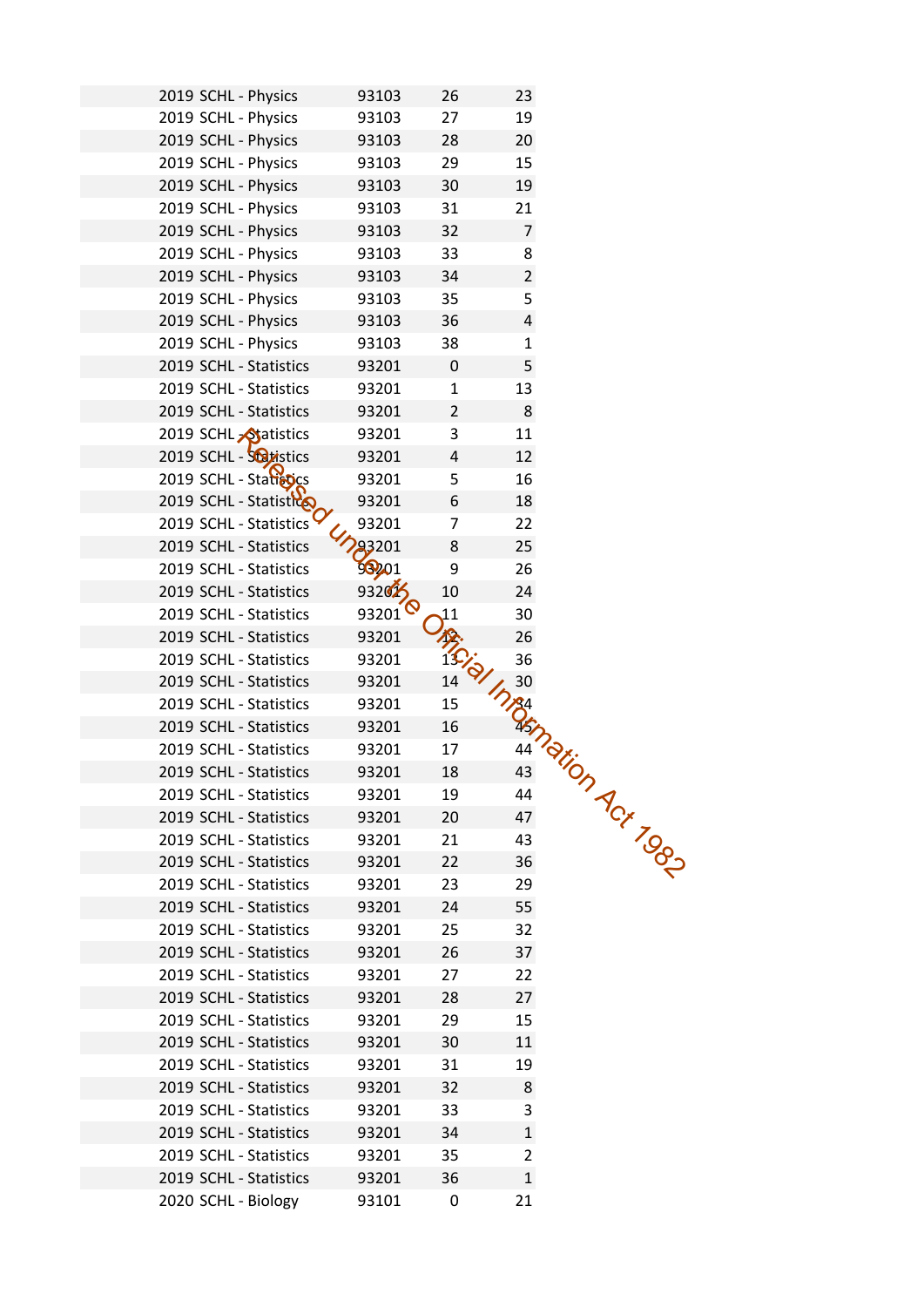| 2020 SCHL - Biology        | 93101              | $\mathbf{1}$                                                 | 33                   |  |
|----------------------------|--------------------|--------------------------------------------------------------|----------------------|--|
| 2020 SCHL - Biology        | 93101              | $\overline{2}$                                               | 34                   |  |
| 2020 SCHL - Biology        | 93101              | 3                                                            | 59                   |  |
| 2020 SCHL - Biology        | 93101              | 4                                                            | 57                   |  |
| 2020 SCHL - Biology        | 93101              | 5                                                            | 104                  |  |
| 2020 SCHL - Biology        | 93101              | 6                                                            | 106                  |  |
| 2020 SCHL - Biology        | 93101              | $\overline{7}$                                               | 97                   |  |
|                            |                    |                                                              |                      |  |
| 2020 SCHL - Biology        | 93101              | 8                                                            | 100                  |  |
| 2020 SCHL - Biology        | 93101              | 9                                                            | 48                   |  |
| 2020 SCHL - Biology        | 93101              | 10                                                           | 43                   |  |
| 2020 SCHL - Biology        | 93101              | 11                                                           | 53                   |  |
| 2020 SCHL - Biology        | 93101              | 12                                                           | 48                   |  |
| 2020 SCHL - Biology        | 93101              | 13                                                           | 74                   |  |
| 2020 SCHL - Biology        | 93101              | 14                                                           | 77                   |  |
| 2020 SCHL - Biology        | 93101              | 15                                                           | 48                   |  |
| 2020 SCHL <b>-</b> bjology | 93101              | 16                                                           | 44                   |  |
| 2020 SCHL - BOOOgy         | 93101              | 17                                                           | 16                   |  |
| 2020 SCHL - Biology        | 93101              | 18                                                           | 18                   |  |
| 2020 SCHL - Biology        | 93101              | 19                                                           | 15                   |  |
| 2020 SCHL - Biology        | 93101              | 20                                                           | 6                    |  |
| 2020 SCHL - Biology        | 93101              | 21                                                           | 4                    |  |
| 2020 SCHL - Biology        | 98901              | 22                                                           | $\overline{2}$       |  |
| 2020 SCHL - Biology        | 931025             | 23                                                           | $\mathbf{1}$         |  |
| 2020 SCHL - Biology        | 93101 <sup>Q</sup> | 24                                                           | $\mathbf{1}$         |  |
| 2020 SCHL - Calculus       | 93202              |                                                              | 60                   |  |
| 2020 SCHL - Calculus       | 93202              | $\overleftarrow{C}_{\overleftarrow{Q}_{\overrightarrow{j}}}$ | 68                   |  |
| 2020 SCHL - Calculus       | 93202              |                                                              | Integration Act Tops |  |
| 2020 SCHL - Calculus       | 93202              | 3                                                            |                      |  |
| 2020 SCHL - Calculus       | 93202              | $\overline{4}$                                               |                      |  |
| 2020 SCHL - Calculus       | 93202              | 5                                                            |                      |  |
| 2020 SCHL - Calculus       | 93202              | 6                                                            |                      |  |
| 2020 SCHL - Calculus       | 93202              | 7                                                            |                      |  |
| 2020 SCHL - Calculus       | 93202              | 8                                                            |                      |  |
| 2020 SCHL - Calculus       | 93202              | 9                                                            |                      |  |
| 2020 SCHL - Calculus       | 93202              | 10                                                           |                      |  |
| 2020 SCHL - Calculus       | 93202              | 11                                                           |                      |  |
| 2020 SCHL - Calculus       | 93202              | 12                                                           | 53                   |  |
| 2020 SCHL - Calculus       | 93202              | 13                                                           | 39                   |  |
| 2020 SCHL - Calculus       | 93202              | 14                                                           | 42                   |  |
| 2020 SCHL - Calculus       | 93202              | 15                                                           | 49                   |  |
| 2020 SCHL - Calculus       | 93202              | 16                                                           | 41                   |  |
| 2020 SCHL - Calculus       | 93202              | 17                                                           | 47                   |  |
| 2020 SCHL - Calculus       | 93202              | 18                                                           | 20                   |  |
| 2020 SCHL - Calculus       | 93202              | 19                                                           | 27                   |  |
| 2020 SCHL - Calculus       | 93202              | 20                                                           | 12                   |  |
| 2020 SCHL - Calculus       | 93202              | 21                                                           | 26                   |  |
| 2020 SCHL - Calculus       |                    |                                                              | 34                   |  |
| 2020 SCHL - Calculus       | 93202              | 22                                                           | 30                   |  |
|                            | 93202              | 23                                                           |                      |  |
| 2020 SCHL - Calculus       | 93202              | 24                                                           | 27                   |  |
| 2020 SCHL - Calculus       | 93202              | 25                                                           | 19                   |  |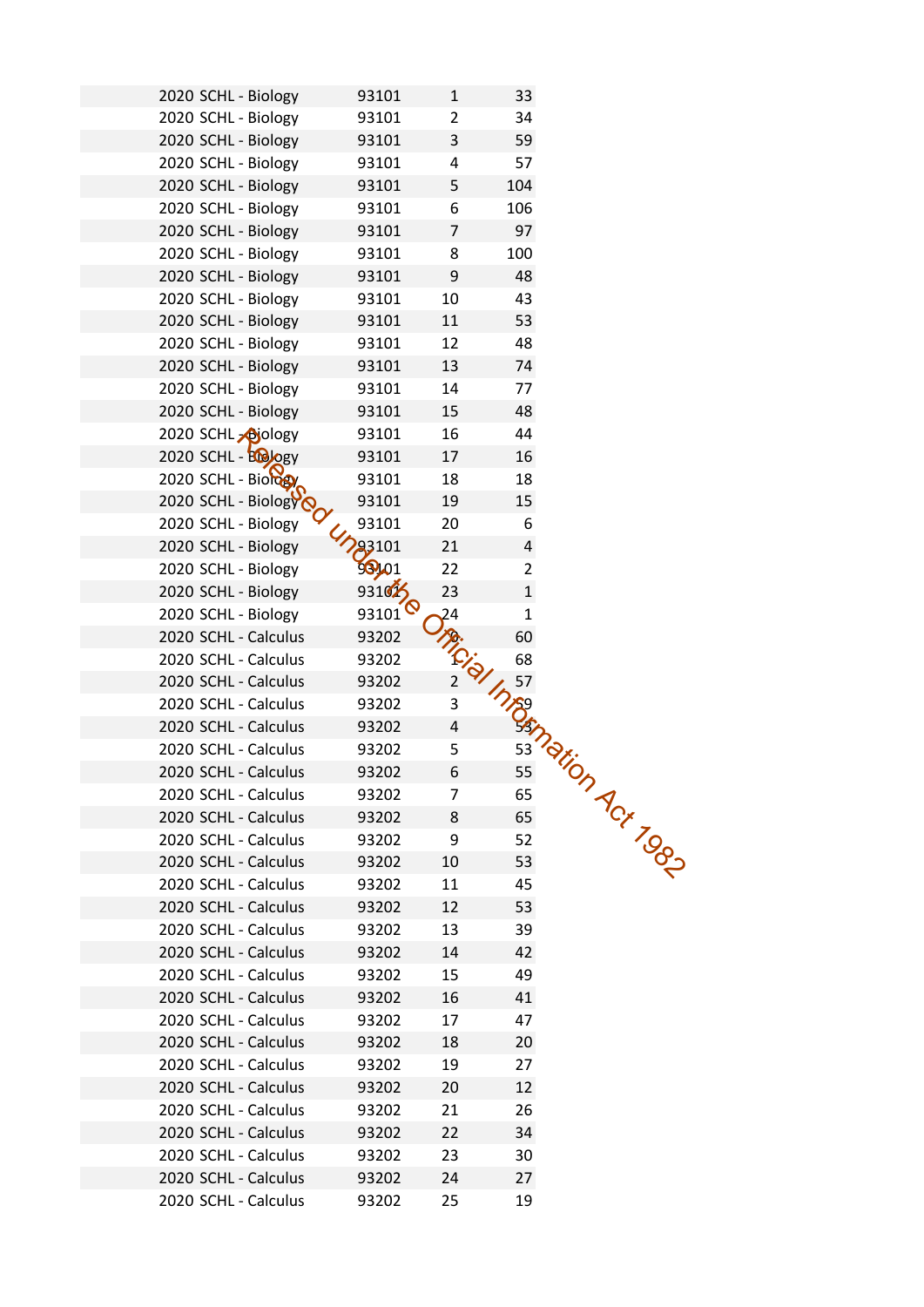| 2020 SCHL - Calculus       | 93202              | 26             | 19                     |  |
|----------------------------|--------------------|----------------|------------------------|--|
| 2020 SCHL - Calculus       | 93202              | 27             | 24                     |  |
| 2020 SCHL - Calculus       | 93202              | 28             | 15                     |  |
| 2020 SCHL - Calculus       | 93202              | 29             | 9                      |  |
| 2020 SCHL - Calculus       | 93202              | 30             | 18                     |  |
| 2020 SCHL - Calculus       | 93202              | 31             | 16                     |  |
| 2020 SCHL - Calculus       | 93202              | 32             | 12                     |  |
| 2020 SCHL - Calculus       | 93202              | 33             | 11                     |  |
| 2020 SCHL - Calculus       | 93202              | 34             | 13                     |  |
|                            |                    |                | 7                      |  |
| 2020 SCHL - Calculus       | 93202              | 35             |                        |  |
| 2020 SCHL - Calculus       | 93202              | 36             | 8                      |  |
| 2020 SCHL - Calculus       | 93202              | 37             | 4                      |  |
| 2020 SCHL - Calculus       | 93202              | 38             | 6                      |  |
| 2020 SCHL - Calculus       | 93202              | 39             | 3                      |  |
| 2020 SCHL - Calculus       | 93202              | 40             | $\mathbf{1}$           |  |
| 2020 SCHL <b>Chemistry</b> | 93102              | 0              | 31                     |  |
| 2020 SCHL - Comistry       | 93102              | $\mathbf{1}$   | 48                     |  |
| 2020 SCHL - Cherristry     | 93102              | $\overline{2}$ | 69                     |  |
| 2020 SCHL - Chemisto       | 93102              | 3              | 84                     |  |
| 2020 SCHL - Chemistry      | 93102              | 4              | 76                     |  |
| 2020 SCHL - Chemistry      | 93102              | 5              | 64                     |  |
| 2020 SCHL - Chemistry      | 98102              | 6              | 83                     |  |
| 2020 SCHL - Chemistry      | 931025             | 7              | 79                     |  |
| 2020 SCHL - Chemistry      | 93102 <sup>6</sup> | 8              | 54                     |  |
| 2020 SCHL - Chemistry      | 93102              |                | 55                     |  |
| 2020 SCHL - Chemistry      | 93102              | iCido          | 47                     |  |
| 2020 SCHL - Chemistry      | 93102              | 11             | Inneg 1972 Figure 1980 |  |
| 2020 SCHL - Chemistry      | 93102              | 12             |                        |  |
| 2020 SCHL - Chemistry      | 93102              | 13             |                        |  |
| 2020 SCHL - Chemistry      | 93102              | 14             |                        |  |
| 2020 SCHL - Chemistry      | 93102              | 15             |                        |  |
| 2020 SCHL - Chemistry      | 93102              | 16             |                        |  |
| 2020 SCHL - Chemistry      | 93102              | 17             |                        |  |
| 2020 SCHL - Chemistry      | 93102              | 18             |                        |  |
| 2020 SCHL - Chemistry      | 93102              | 19             |                        |  |
| 2020 SCHL - Chemistry      | 93102              | 20             |                        |  |
| 2020 SCHL - Chemistry      | 93102              | 21             | 20                     |  |
| 2020 SCHL - Chemistry      | 93102              | 22             | 12                     |  |
| 2020 SCHL - Chemistry      | 93102              | 23             | 10                     |  |
| 2020 SCHL - Chemistry      | 93102              | 24             | 10                     |  |
| 2020 SCHL - Chemistry      | 93102              | 25             | 8                      |  |
| 2020 SCHL - Chemistry      | 93102              | 26             | 5                      |  |
| 2020 SCHL - Chemistry      | 93102              | 27             | 5                      |  |
| 2020 SCHL - Chemistry      | 93102              | 28             | 4                      |  |
|                            |                    |                |                        |  |
| 2020 SCHL - Chemistry      | 93102              | 29             | 4                      |  |
| 2020 SCHL - Chemistry      | 93102              | 30             | $\mathbf{1}$           |  |
| 2020 SCHL - Chemistry      | 93102              | 31             | $\mathbf{1}$           |  |
| 2020 SCHL - English        | 93001              | 0              | 11                     |  |
| 2020 SCHL - English        | 93001              | 1              | 20                     |  |
| 2020 SCHL - English        | 93001              | $\overline{2}$ | 16                     |  |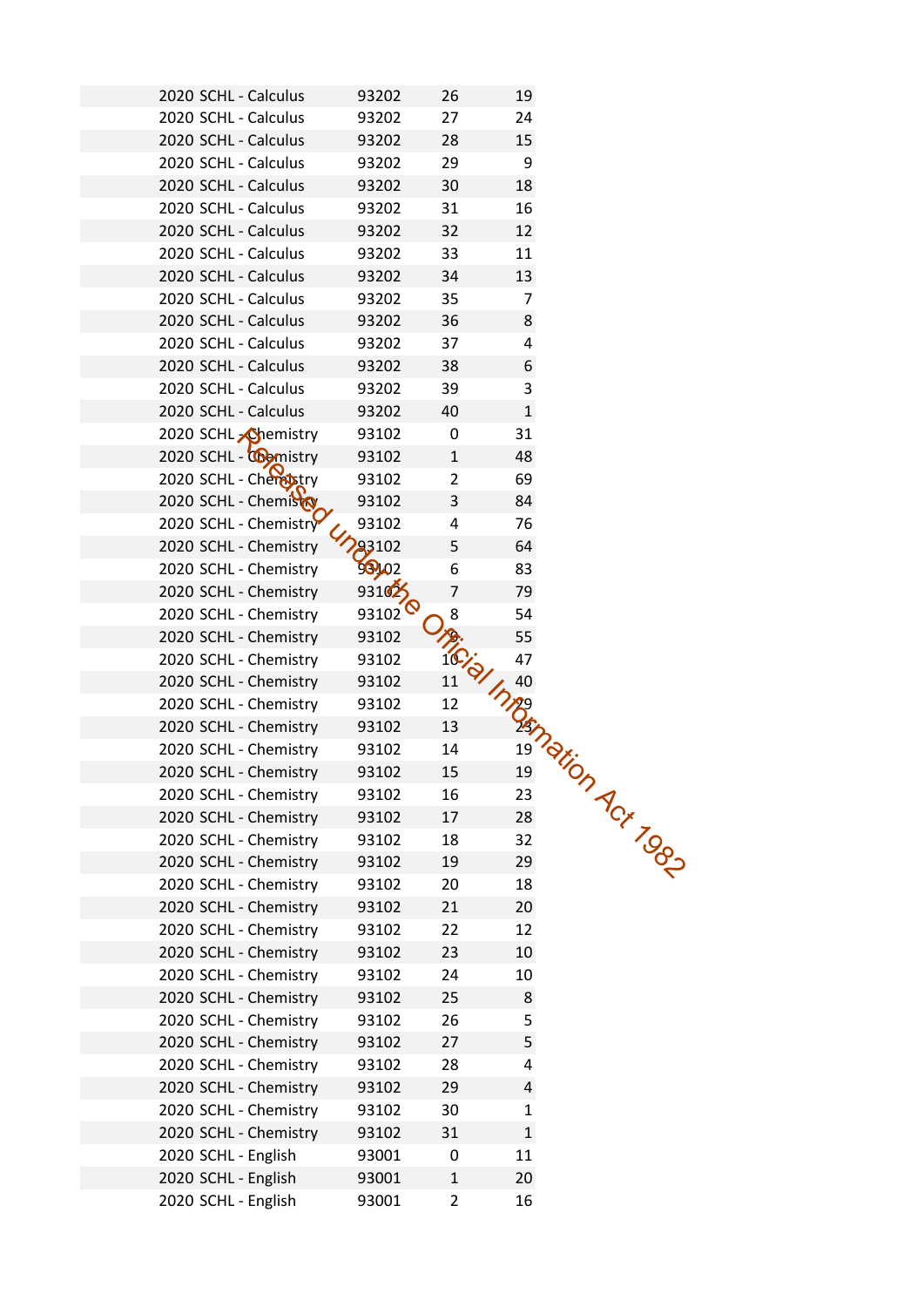| 2020 SCHL - English            | 93001              | 3              | 30                   |  |
|--------------------------------|--------------------|----------------|----------------------|--|
| 2020 SCHL - English            | 93001              | 4              | 43                   |  |
| 2020 SCHL - English            | 93001              | 5              | 49                   |  |
| 2020 SCHL - English            | 93001              | 6              | 60                   |  |
| 2020 SCHL - English            | 93001              | $\overline{7}$ | 72                   |  |
| 2020 SCHL - English            | 93001              | 8              | 82                   |  |
| 2020 SCHL - English            | 93001              | 9              | 97                   |  |
| 2020 SCHL - English            | 93001              | 10             | 118                  |  |
| 2020 SCHL - English            | 93001              | 11             | 105                  |  |
| 2020 SCHL - English            | 93001              | 12             | 91                   |  |
| 2020 SCHL - English            | 93001              | 13             | 149                  |  |
|                                |                    |                | 62                   |  |
| 2020 SCHL - English            | 93001              | 14             |                      |  |
| 2020 SCHL - English            | 93001              | 15             | 62                   |  |
| 2020 SCHL - English            | 93001              | 16             | 41                   |  |
| 2020 SCHL - English            | 93001              | 17             | 29                   |  |
| 2020 SCHL <sub>2</sub> Apglish | 93001              | 18             | 19                   |  |
| 2020 SCHL - English            | 93001              | 19             | 29                   |  |
| 2020 SCHL - English            | 93001              | 20             | 33                   |  |
| 2020 SCHL - Englisho           | 93001              | 21             | 23                   |  |
| 2020 SCHL - English            | 93001              | 22             | 16                   |  |
| 2020 SCHL - English            | 23001              | 23             | 5                    |  |
| 2020 SCHL - English            | 98001              | 24             | 1                    |  |
| 2020 SCHL - Physics            | 931035             | 0              | 4                    |  |
| 2020 SCHL - Physics            | 93103 <sup>6</sup> | $\mathbf{1}$   | 10                   |  |
| 2020 SCHL - Physics            | 93103              | IR.Cial        | 20                   |  |
| 2020 SCHL - Physics            | 93103              |                | 26                   |  |
| 2020 SCHL - Physics            | 93103              |                | Integration Act Togs |  |
| 2020 SCHL - Physics            | 93103              | 5              |                      |  |
| 2020 SCHL - Physics            | 93103              | 6              |                      |  |
| 2020 SCHL - Physics            | 93103              | 7              |                      |  |
| 2020 SCHL - Physics            | 93103              | 8              |                      |  |
| 2020 SCHL - Physics            | 93103              | 9              |                      |  |
| 2020 SCHL - Physics            | 93103              | 10             |                      |  |
| 2020 SCHL - Physics            | 93103              | 11             |                      |  |
| 2020 SCHL - Physics            | 93103              | 12             |                      |  |
| 2020 SCHL - Physics            | 93103              | 13             |                      |  |
| 2020 SCHL - Physics            | 93103              | 14             | 67                   |  |
| 2020 SCHL - Physics            | 93103              | 15             | 46                   |  |
| 2020 SCHL - Physics            | 93103              | 16             | 45                   |  |
| 2020 SCHL - Physics            | 93103              | 17             | 26                   |  |
| 2020 SCHL - Physics            | 93103              | 18             | 48                   |  |
| 2020 SCHL - Physics            | 93103              | 19             | 44                   |  |
| 2020 SCHL - Physics            | 93103              | 20             | 30                   |  |
| 2020 SCHL - Physics            | 93103              | 21             | 26                   |  |
| 2020 SCHL - Physics            | 93103              | 22             | 21                   |  |
| 2020 SCHL - Physics            | 93103              | 23             | 26                   |  |
| 2020 SCHL - Physics            | 93103              | 24             | 11                   |  |
| 2020 SCHL - Physics            | 93103              | 25             | $\overline{7}$       |  |
| 2020 SCHL - Physics            | 93103              | 26             | 11                   |  |
|                                |                    | 27             | 4                    |  |
| 2020 SCHL - Physics            | 93103              |                |                      |  |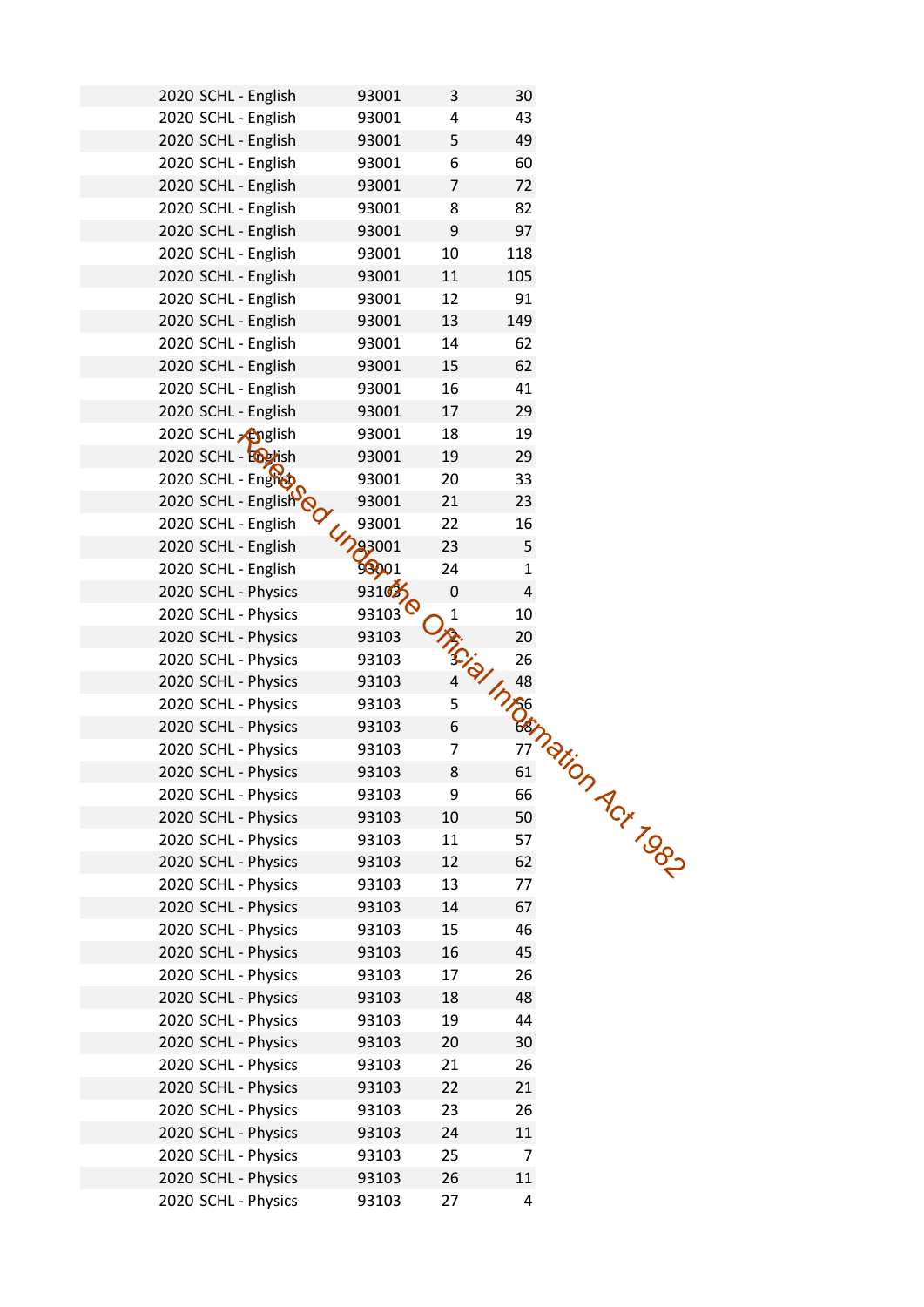| 2020 SCHL - Physics<br>93103<br>28<br>$\overline{2}$              |
|-------------------------------------------------------------------|
|                                                                   |
| 2020 SCHL - Physics<br>29<br>$\overline{2}$<br>93103              |
| 2020 SCHL - Physics<br>$\mathbf{1}$<br>30<br>93103                |
| 3<br>2020 SCHL - Statistics<br>93201<br>0                         |
| $\overline{4}$<br>2020 SCHL - Statistics<br>93201<br>$\mathbf{1}$ |
| 2020 SCHL - Statistics<br>10<br>93201<br>$\overline{2}$           |
| 2020 SCHL - Statistics<br>3<br>10<br>93201                        |
| 2020 SCHL - Statistics<br>93201<br>15<br>4                        |
| 5<br>13<br>2020 SCHL - Statistics<br>93201                        |
| 12<br>2020 SCHL - Statistics<br>6<br>93201                        |
| 2020 SCHL - Statistics<br>15<br>93201<br>$\overline{7}$           |
| 18<br>2020 SCHL - Statistics<br>93201<br>8                        |
| 2020 SCHL - Statistics<br>93201<br>23<br>9                        |
| 31<br>10<br>2020 SCHL - Statistics<br>93201                       |
| 2020 SCHL - Statistics<br>31<br>93201<br>11                       |
| 2020 SCHL <b>Statistics</b><br>12<br>28<br>93201                  |
| 2020 SCHL - Soltistics<br>33<br>13<br>93201                       |
| 2020 SCHL - Statistics<br>93201<br>14<br>32                       |
| 2020 SCHL - Statistico<br>45<br>93201<br>15                       |
| 2020 SCHL - Statistics<br>93201<br>16<br>35                       |
| 93201<br>44<br>17<br>2020 SCHL - Statistics                       |
| 98201<br>2020 SCHL - Statistics<br>18<br>36                       |
| 932025<br>19<br>47<br>2020 SCHL - Statistics                      |
| 93201<br>49<br>2020 SCHL - Statistics<br>20                       |
| 35<br>2020 SCHL - Statistics<br>93201                             |
| 34<br>2020 SCHL - Statistics<br>93201                             |
| 23<br>2020 SCHL - Statistics<br>93201                             |
| 2020 SCHL - Statistics<br>93201<br>24                             |
| 2020 SCHL - Statistics<br>25<br>93201                             |
| 2020 SCHL - Statistics<br>26<br>93201                             |
| 2020 SCHL - Statistics<br>93201<br>27                             |
| 2020 SCHL - Statistics<br>93201<br>28                             |
| In Maginarion Act Top<br>29<br>2020 SCHL - Statistics<br>93201    |
| 2020 SCHL - Statistics<br>93201<br>30                             |
| 2020 SCHL - Statistics<br>93201<br>31                             |
| 2020 SCHL - Statistics<br>32<br>93201                             |
| 2020 SCHL - Statistics<br>93201<br>33<br>6                        |
| 3<br>2020 SCHL - Statistics<br>93201<br>34                        |
| 2020 SCHL - Statistics<br>93201<br>35<br>$\mathbf{1}$             |
| 2020 SCHL - Statistics<br>93201<br>36<br>3                        |
| 2020 SCHL - Statistics<br>$\mathbf{1}$<br>93201<br>37             |